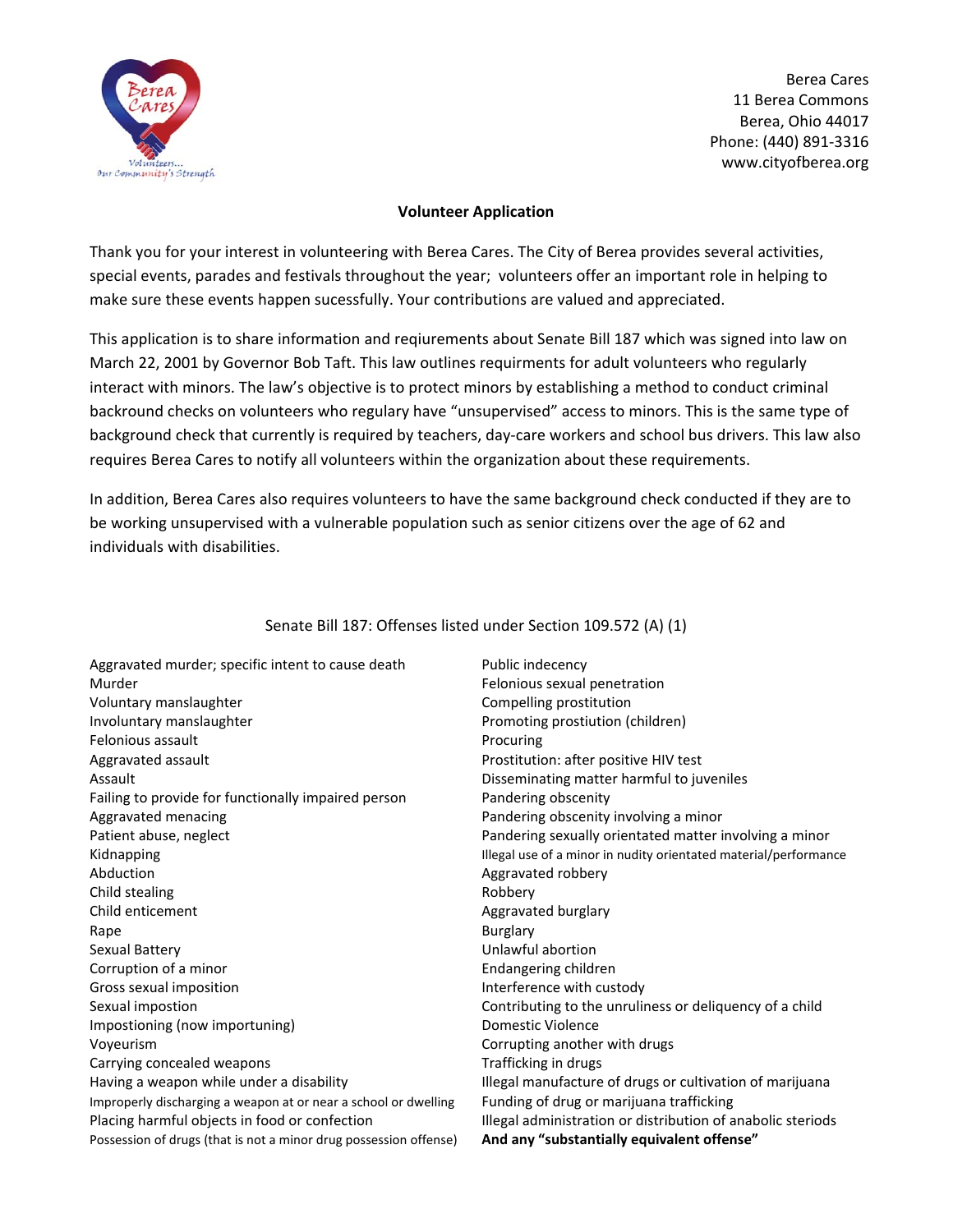| <b>BASIC INFORMATION:</b>                                                                                                                                                                                                      |                                        |  |  |  |  |  |
|--------------------------------------------------------------------------------------------------------------------------------------------------------------------------------------------------------------------------------|----------------------------------------|--|--|--|--|--|
|                                                                                                                                                                                                                                |                                        |  |  |  |  |  |
|                                                                                                                                                                                                                                |                                        |  |  |  |  |  |
|                                                                                                                                                                                                                                |                                        |  |  |  |  |  |
|                                                                                                                                                                                                                                | (List only if we can call you at work) |  |  |  |  |  |
|                                                                                                                                                                                                                                |                                        |  |  |  |  |  |
| Have you ever been convicted of a crime other than minor traffic offenses? YES NO                                                                                                                                              |                                        |  |  |  |  |  |
|                                                                                                                                                                                                                                |                                        |  |  |  |  |  |
| EMPLOYMENT HISTORY: And the state of the state of the state of the state of the state of the state of the state of the state of the state of the state of the state of the state of the state of the state of the state of the |                                        |  |  |  |  |  |
| Are you currently employed?                                                                                                                                                                                                    |                                        |  |  |  |  |  |
|                                                                                                                                                                                                                                |                                        |  |  |  |  |  |
|                                                                                                                                                                                                                                |                                        |  |  |  |  |  |
|                                                                                                                                                                                                                                |                                        |  |  |  |  |  |
|                                                                                                                                                                                                                                |                                        |  |  |  |  |  |
|                                                                                                                                                                                                                                |                                        |  |  |  |  |  |
| Please check the highest level attained:<br>Lacker College Graduate _________ Some College Courses ________ College Graduate                                                                                                   |                                        |  |  |  |  |  |
|                                                                                                                                                                                                                                |                                        |  |  |  |  |  |
| List any skills that you feel would be beneficial for our program                                                                                                                                                              |                                        |  |  |  |  |  |
|                                                                                                                                                                                                                                |                                        |  |  |  |  |  |
|                                                                                                                                                                                                                                |                                        |  |  |  |  |  |
|                                                                                                                                                                                                                                |                                        |  |  |  |  |  |
|                                                                                                                                                                                                                                |                                        |  |  |  |  |  |
| <b>MISCELLANEOUS INFORMATION:</b>                                                                                                                                                                                              |                                        |  |  |  |  |  |
|                                                                                                                                                                                                                                |                                        |  |  |  |  |  |
|                                                                                                                                                                                                                                |                                        |  |  |  |  |  |
|                                                                                                                                                                                                                                |                                        |  |  |  |  |  |
|                                                                                                                                                                                                                                |                                        |  |  |  |  |  |